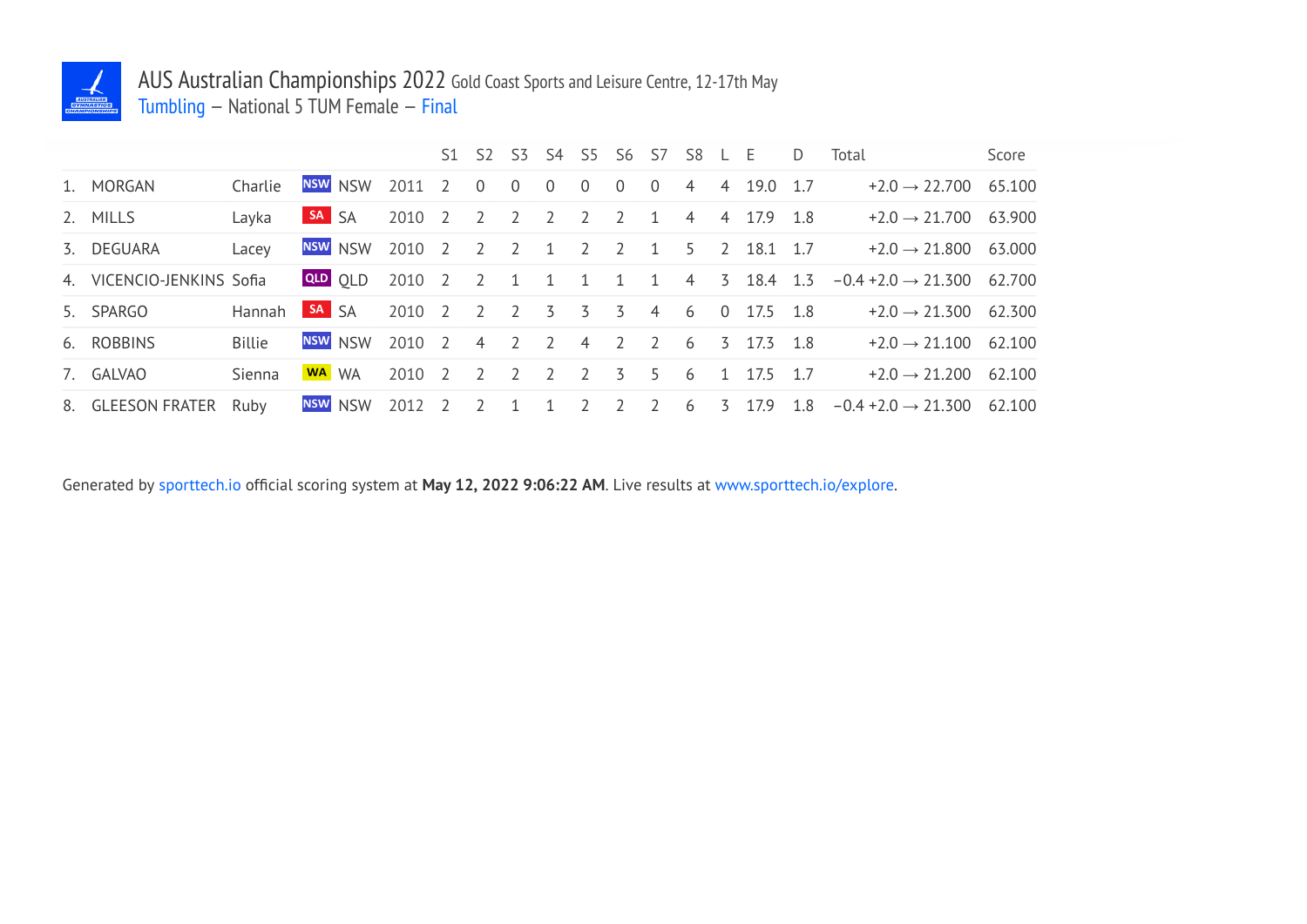

## AUS Australian Championships 2022 Gold Coast Sports and Leisure Centre, 12-17th May Tumbling — National 5 TUM Female — Qualification

|                     |               |                |      | S1                               | S <sub>2</sub>                     | S <sub>3</sub>                     | S <sub>4</sub>                   | S <sub>5</sub>                   | S <sub>6</sub>                   | S7                               | S <sub>8</sub>      | L                                | E                    | D          | Total |                                                               | Score         |
|---------------------|---------------|----------------|------|----------------------------------|------------------------------------|------------------------------------|----------------------------------|----------------------------------|----------------------------------|----------------------------------|---------------------|----------------------------------|----------------------|------------|-------|---------------------------------------------------------------|---------------|
| 1. MORGAN           | Charlie       | <b>NSW</b> NSW | 2011 | $\theta$<br>1                    | 0<br>$\mathbf{1}$                  | 0<br>$\boldsymbol{0}$              | 1                                | 2<br>$\mathbf 1$                 | $\overline{2}$                   | 2<br>$\theta$                    | 6<br>4              | 4<br>2                           | 18.4 1.5<br>18.8     | 1.7        |       | $+2.0 \rightarrow 22.500$                                     | 19.900 42.400 |
| 2. MILLS            | Layka         | SA SA          | 2010 | $\overline{0}$<br>1              | $\boldsymbol{0}$<br>$\overline{2}$ | $\boldsymbol{0}$<br>$\overline{2}$ | $\overline{2}$<br>$\overline{2}$ | $\overline{2}$<br>$\overline{2}$ | $\overline{2}$<br>$\overline{2}$ | $\overline{2}$<br>$\mathbf{1}$   | 5<br>$\overline{2}$ | $\overline{2}$<br>$2^{\circ}$    | 18.5 1.5<br>18.4 1.8 |            |       | $+2.0 \rightarrow 22.200$                                     | 20.000 42.200 |
| 3. VICENCIO-JENKINS | Sofia         | <b>QLD</b> QLD | 2010 | $\overline{0}$<br>$\overline{2}$ | 0<br>2                             | $\boldsymbol{0}$<br>3              | $\overline{2}$<br>3              | 1<br>3                           | 0<br>2                           | 1<br>$\overline{2}$              | 4<br>3              | $2^{\circ}$<br>$\overline{2}$    | 19.0 1.3<br>17.8     | 1.3        |       | $+2.0 \rightarrow 21.100$                                     | 20.300 41.400 |
| 4. DEGUARA          | Lacey         | <b>NSW</b> NSW | 2010 | $\overline{0}$<br>$\overline{2}$ | $\mathbf 0$<br>2                   | $\overline{0}$<br>$\overline{2}$   | $\overline{2}$<br>2              | $\overline{2}$<br>$\overline{2}$ | 3<br>3                           | $\overline{2}$<br>$\overline{2}$ | $\overline{4}$<br>6 | 2<br>$\overline{2}$              | 18.5<br>$17.7$ 1.7   | 1.3        |       | $+2.0 \rightarrow 21.400$                                     | 19.800 41.200 |
| 5. SPARGO           | Hannah        | SA SA          | 2010 | $\mathbf 0$<br>3                 | 0<br>2                             | $\boldsymbol{0}$<br>3              | 2<br>3                           | $\overline{2}$<br>3              | 2<br>$\overline{2}$              | $\mathbf{1}$<br>$\overline{4}$   | 4<br>6              | $\overline{2}$<br>$\overline{2}$ | 18.7<br>17.2         | 1.3<br>1.8 |       | $+2.0 \rightarrow 21.000$                                     | 20.000 41.000 |
| 6. ROBBINS          | <b>Billie</b> | <b>NSW</b> NSW | 2010 | $\boldsymbol{0}$<br>2            | $\boldsymbol{0}$<br>3              | $\boldsymbol{0}$<br>$\overline{2}$ | 2<br>3                           | $\overline{2}$<br>$\overline{2}$ | 2<br>$\overline{2}$              | 1<br>$\overline{2}$              | $\overline{4}$<br>5 | 6<br>$2^{\circ}$                 | 18.3<br>17.7 1.6     | 1.4        |       | $+2.0 \rightarrow 21.300$                                     | 19.700 41.000 |
| 7. GALVAO           | Sienna        | WA WA          | 2010 | $\overline{0}$<br>$\overline{2}$ | 0<br>$\overline{2}$                | $\boldsymbol{0}$<br>$\overline{2}$ | 6<br>3                           | 3<br>$\overline{2}$              | 3<br>$\overline{2}$              | $\overline{2}$<br>6              | 3<br>6              | 0<br>$\overline{2}$              | 18.3<br>17.3         | 1.6<br>1.7 |       | $+2.0 \rightarrow 21.000$                                     | 19.900 40.900 |
| 8. GLEESON FRATER   | Ruby          | <b>NSW</b> NSW | 2012 | $\overline{0}$<br>$\overline{2}$ | 0<br>$\mathbf 1$                   | $\boldsymbol{0}$<br>$\overline{2}$ | $\overline{2}$<br>2              | 1<br>$\overline{3}$              | 3                                | 2<br>3                           | 3                   | 2<br>5                           | 18.9<br>17.2         | 1.3<br>1.8 |       | $-0.4 + 2.0 \rightarrow 20.600$                               | 20.200 40.800 |
| 9. COX              | Maggie        | <b>QLD QLD</b> | 2010 | $\overline{0}$<br>2              | $\boldsymbol{0}$<br>2              | $\boldsymbol{0}$<br>2              | $\overline{2}$<br>2              | 3<br>$\overline{2}$              | 3<br>2                           | 3<br>$\overline{2}$              | 6<br>4              | 2<br>2                           | 18.1<br>18.0 1.3     | 1.3        |       | $+2.0 \rightarrow 21.300$                                     | 19.400 40.700 |
| 10. MCINTYRE        | Emily         | <b>QLD</b> OLD | 2010 | $\mathbf 0$<br>$\overline{2}$    | 0<br>3                             | $\boldsymbol{0}$<br>3              | 3<br>3                           | $\overline{4}$<br>3              | 3<br>3                           | 3<br>3                           | $\overline{4}$<br>2 | 3<br>2                           | 18.0<br>17.6         | 1.3<br>1.3 |       | $+2.0 \rightarrow 20.900$                                     | 19.300 40.200 |
| 11. WALTER          | Jessica       | SA SA          | 2011 | $\theta$<br>$\overline{2}$       | 0<br>3                             | $\boldsymbol{0}$<br>3              | 2<br>3                           | $\overline{2}$<br>3              | $\overline{2}$<br>3              | $\overline{3}$<br>3              | 6<br>4              | 6<br>$2^{\circ}$                 | 17.9<br>17.4 1.3     | 1.3        |       | $-0.4 \rightarrow 18.800$ 39.500<br>$+2.0 \rightarrow 20.700$ |               |
| 12. MITROVIC        | Amelia        | VIC VIC        | 2010 | $\overline{0}$<br>4              | 0<br>3                             | $\boldsymbol{0}$<br>$\overline{4}$ | 2<br>5                           | $\overline{2}$<br>6              | 3<br>6                           | 5<br>6                           | 6<br>8              | 2<br>$\overline{0}$              | 18.0 1.9<br>15.8     | 1.6        |       | $+2.0 \rightarrow 19.400$                                     | 19.900 39.300 |
| 13. DICKSON         | Piper         | <b>QLD</b> QLD | 2010 | $\overline{0}$<br>6              | 0<br>$\overline{4}$                | 0<br>4                             | 6<br>4                           | 4<br>4                           | 3<br>$\overline{4}$              | 3<br>4                           | 4                   | 3                                | 17.5<br>16.3         | 1.6<br>1.8 |       | $+2.0 \rightarrow 20.100$                                     | 19.100 39.200 |